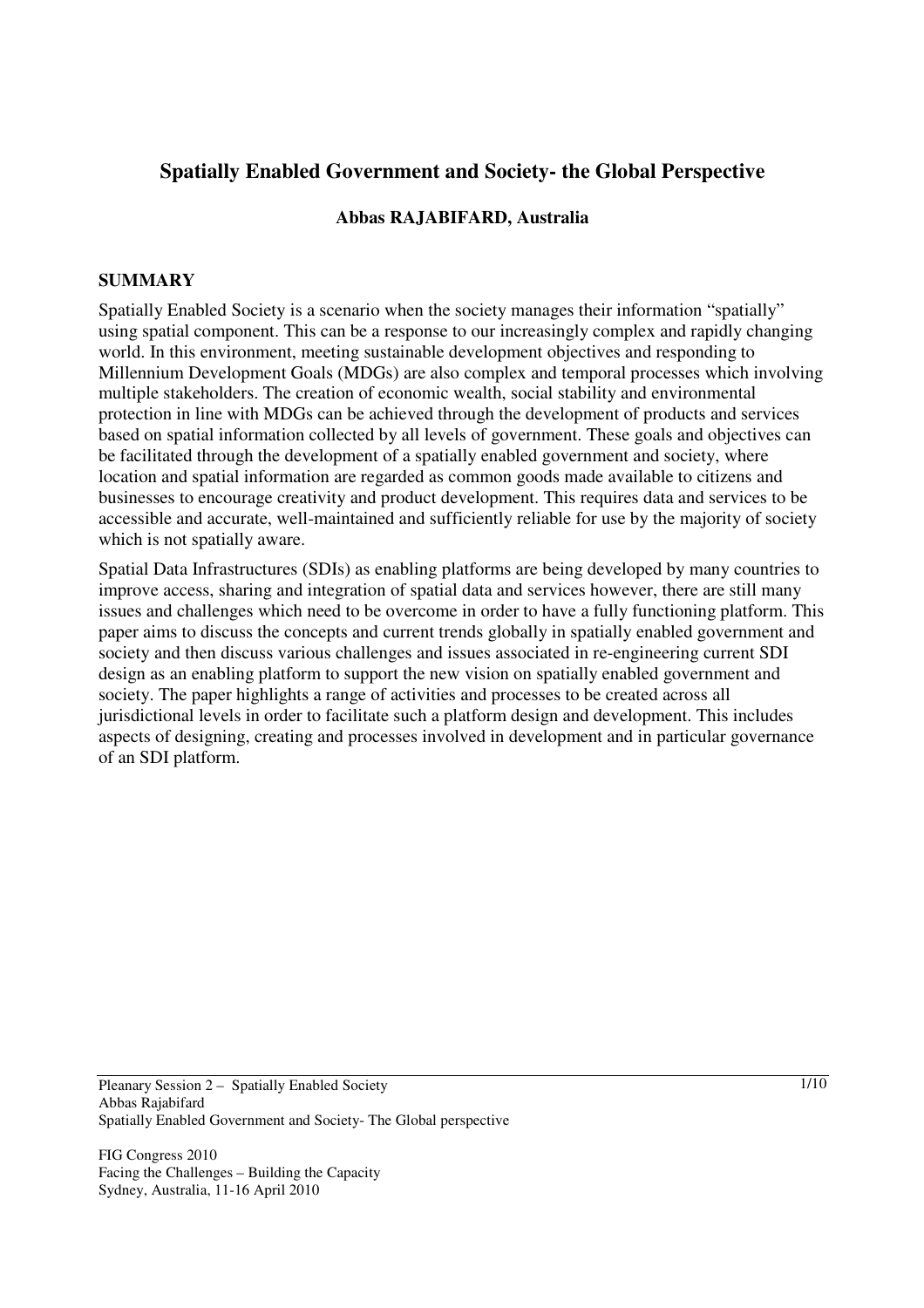# **Spatially Enabled Government and Society- the Global Perspective**

#### **Abbas RAJABIFARD, Australia**

## **INTRODUCTION**

Ready and timely access to spatial information - knowing where people and assets are - is essential and is a critical tool for making any informed decisions on key economic, environmental and social issues. Spatial information is an enabling technology/infrastructure for modern society. Our relationships with our physical world and the way we use our social networks are changing as we deploy technology in new ways to create new ways of interacting with each other.

Spatial information and technologies are key tools in this transformation because we define our relationships by place. The 'spatial enablement' that these tools create can reshape our lives as highlighted in VSIS (2008).

In facilitating this and to improve access, sharing and integration of spatial data and services, SDIs have emerged as enabling platform. SDI is a dynamic, hierarchic and multi-disciplinary concept that includes people, data, access networks, institutional policy, technical standards and human resource dimensions. SDIs were initially developed as a mechanism to facilitate access and sharing of spatial data for use within a GIS environment. However, the role that SDI initiatives are playing within society is now changing. Users now require the ability to gain access to precise spatial information in real time about real world objects, in order to support more effective crossjurisdictional and inter-agency decision making in priority areas such as emergency management, disaster relief, natural resource management and water rights and in meeting sustainable development objectives and responding to Millennium Development Goals which are complex and involved temporal processes with multiple stakeholders. Having said that, the ability to gain access to information and services has moved well beyond the domain of single organizations, and SDIs now require an enabling platform to support multi-sourced data integration and the chaining of services across participating organizations and countries.

The ability to generate solutions to cross-jurisdictional issues has become a national priority for many countries for the development of effective decision-making tools which is a major area of business for the spatial information industry. Much of the technology needed to create these solutions already exists; however, it also depends on an institutional and cultural willingness to share outside of ones immediate work group. This creates the need for jurisdictional governance and inter-agency collaborative arrangements to bring together both information and users to facilitate the realization of spatially enabled society.

This paper discusses the concepts of spatial enablement and various challenges and issues associated in re-engineering current SDI design to facilitate SDI development, monitoring and their assessments. The paper outlines the role of SDI in creating more effective decision-making processes to deal with cross-jurisdictional issues through the creation of an enabling platform that links services and information across jurisdictions and organizations. This is to support the new

Pleanary Session 2 – Spatially Enabled Society Abbas Rajabifard Spatially Enabled Government and Society- The Global perspective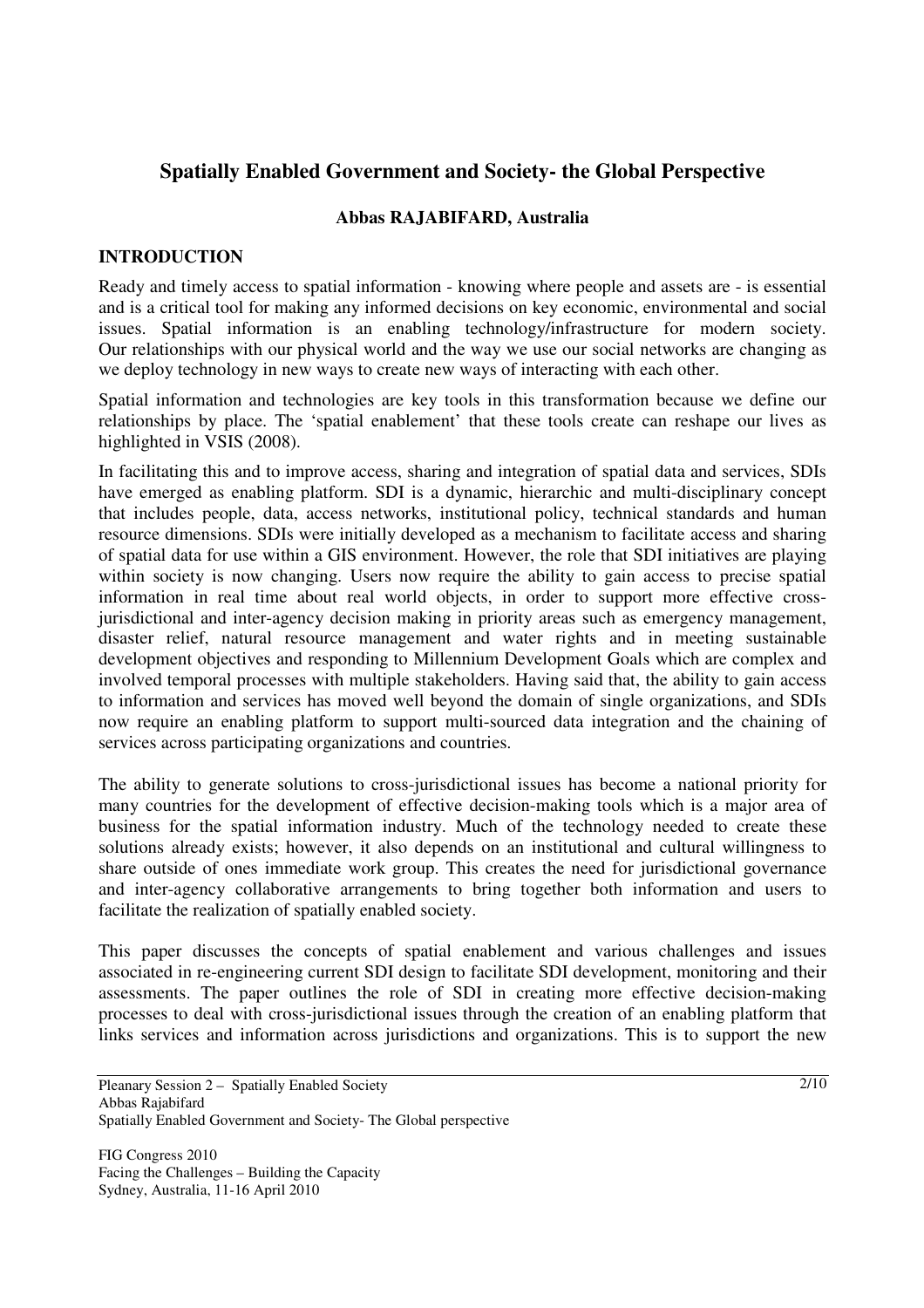vision on spatially enabled government and society. This would support a knowledge base to access information derived from a model of integrated datasets from different perspectives.

## **SDI AND SPATIALLY ENABLING PLATFORM**

The creation of economic wealth, social stability and environmental protection can be achieved through the development of products and services based on spatial information collected by all levels of government. These objectives can be facilitated through the development of a spatially enabled government and society, where location and spatial information are regarded as common goods made available to citizens and businesses to encourage creativity and product development. This requires data and services to be accessible and accurate, well-maintained and sufficiently reliable for use by the majority of society which is not spatially aware.

In this regard, in modern society, spatial information is an enabling technology or an infrastructure to facilitate decision making. Spatial information can be a unifying medium in which linking solutions to location. According to Victorian Spatial Information Strategy (VSIS 2008), user demand has shifted to seeking improved services and delivery tools. This will be achieved by creating an environment so that we can locate, connect and deliver as illustrated in Figure 1.



**Figure 1:** Locate, connect and deliver spatial information

With this in mind and in order to better manage and utilise spatial data assets, many countries around the world are developing SDI as a way to facilitate data management and data sharing and utilise their spatial data assets as this information is one of the most critical elements underpinning decision making for many disciplines. The steps to develop an SDI model vary, depending on a country's background and needs. However, it is important that countries develop and follow a roadmap for SDI implementation.

Pleanary Session 2 – Spatially Enabled Society Abbas Rajabifard Spatially Enabled Government and Society- The Global perspective 3/10 SDI as an enabling platform is an integrated, multi-levelled hierarchy of interconnected SDIs based on partnerships at corporate, local, state/provincial, national, multi-national (regional) and global levels. This enables users to save resources, time and effort when trying to acquire new datasets by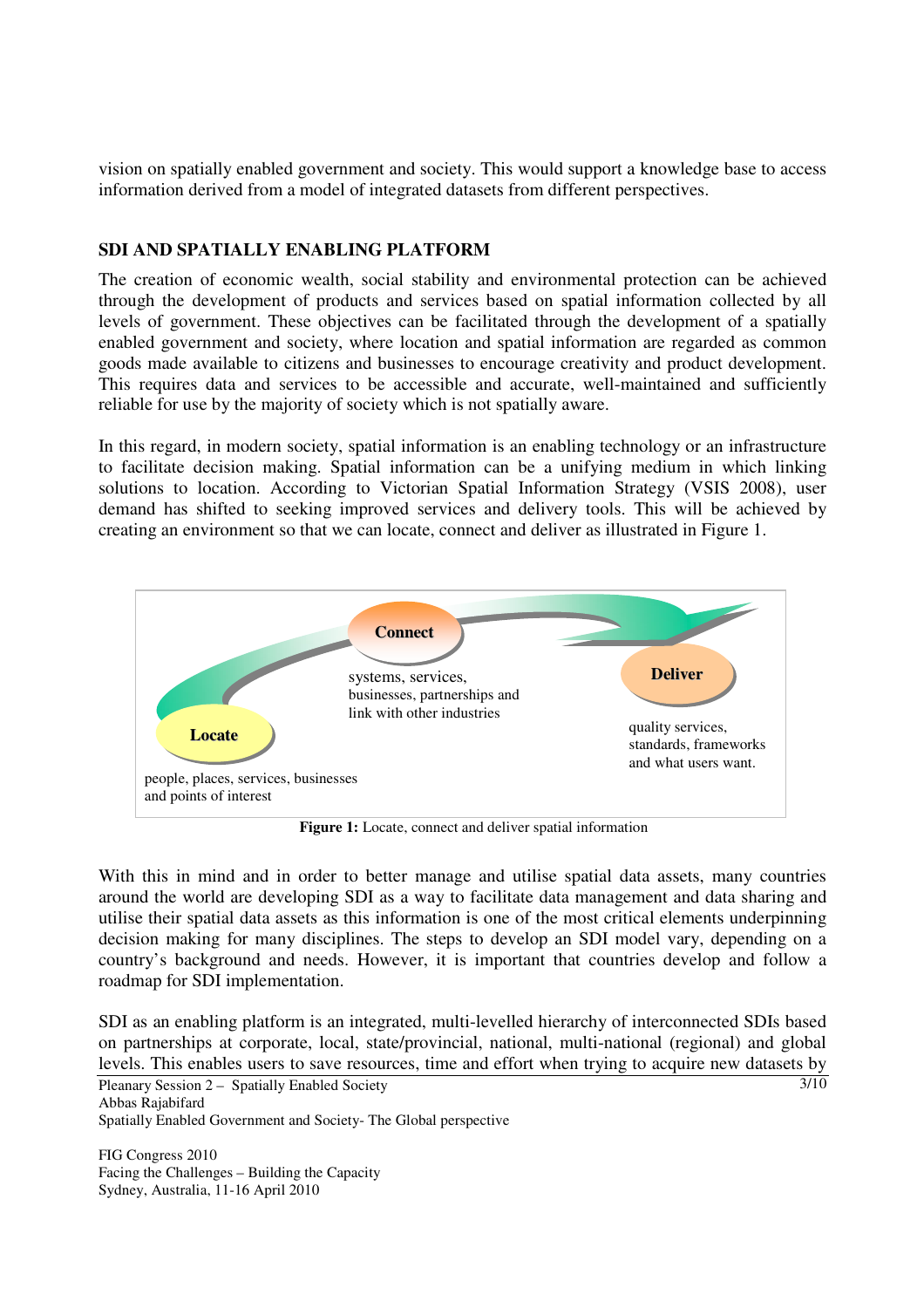avoiding duplication of expenses associated with the generation and maintenance of data and their integration with other datasets. However, SDI is an evolving concept and can be viewed as an enabling platform linking data producers, providers and value adders to data users. With this in mind, many nations and jurisdictions are investing in developing such platforms and infrastructures that enable their stakeholders to work together in a more mutual approach and to create distributed virtual systems that support better decision-making. At the same time, these nations and jurisdictions need a system to assess and monitor the development and performance of the platform.

The development of an SDI as an enabling platform for a country will enhance the capability of government, the private sector and the general community in engaging in systems based, integrated and holistic decision making about the future of that jurisdiction and this could help the country capacity to respond to MDGs and meeting sustainable development objectives. Applications, tools, and different sorts of information required to achieve these objectives would be available through the platform to build a view of, query and allow decisions to be based on, both the built and natural environments which further could help in responding to MDGs. Having said that, however, there is a need to move beyond a simple understanding of SDI, and to create a common rail gauge to support initiatives aimed at solving cross-jurisdictional and national issues. This SDI will be the main gateway through which to discover, access and communicate spatially enabled data and information about the country and regions. Such an entity can be enhanced so that it is possible to share in addition to data, business goals, strategies, processes, operations and value-added products.

SDIs aim to facilitate and coordinate the sharing of spatial data between stakeholders, based on a dynamic and multi-hierarchical concept that encompasses the policies, organizational remits, data, technologies, standards, delivery mechanisms and financial and human resources necessary to ensure that those working at the appropriate (global, regional, national, local) scale are not impeded in meeting their objectives (GSDI, 1997). This in turn supports decision making at different scales for multiple purposes, and enables users to save both time and money in accessing and acquiring new datasets by avoiding duplication of expenses and effort associated with the generation and maintenance of spatial data (Rajabifard et al. 2006a).

However, effective use of spatial information requires the optimization of SDIs to support spatial information system design and applications, and subsequent business uses. The need to find optimal SDI models requires ongoing research that reflects current social, cultural and business systems, as the measured benefits of building SDIs have not been as forthcoming as projected. To achieve this, the concept of an SDI is moving to a new business model, in which the SDI promotes partnerships of spatial information organizations (public/private), allowing access to a wider scope of data and services, of greater size and complexity than they could individually provide. SDI as an enabling platform can be viewed as an infrastructure linking people to data (Rajabifard et al., 2006b) through linking data users and providers on the basis of the common goal of data sharing (Figure 2).



**Figure 2:** SDI connecting people to data

Pleanary Session 2 – Spatially Enabled Society Abbas Rajabifard Spatially Enabled Government and Society- The Global perspective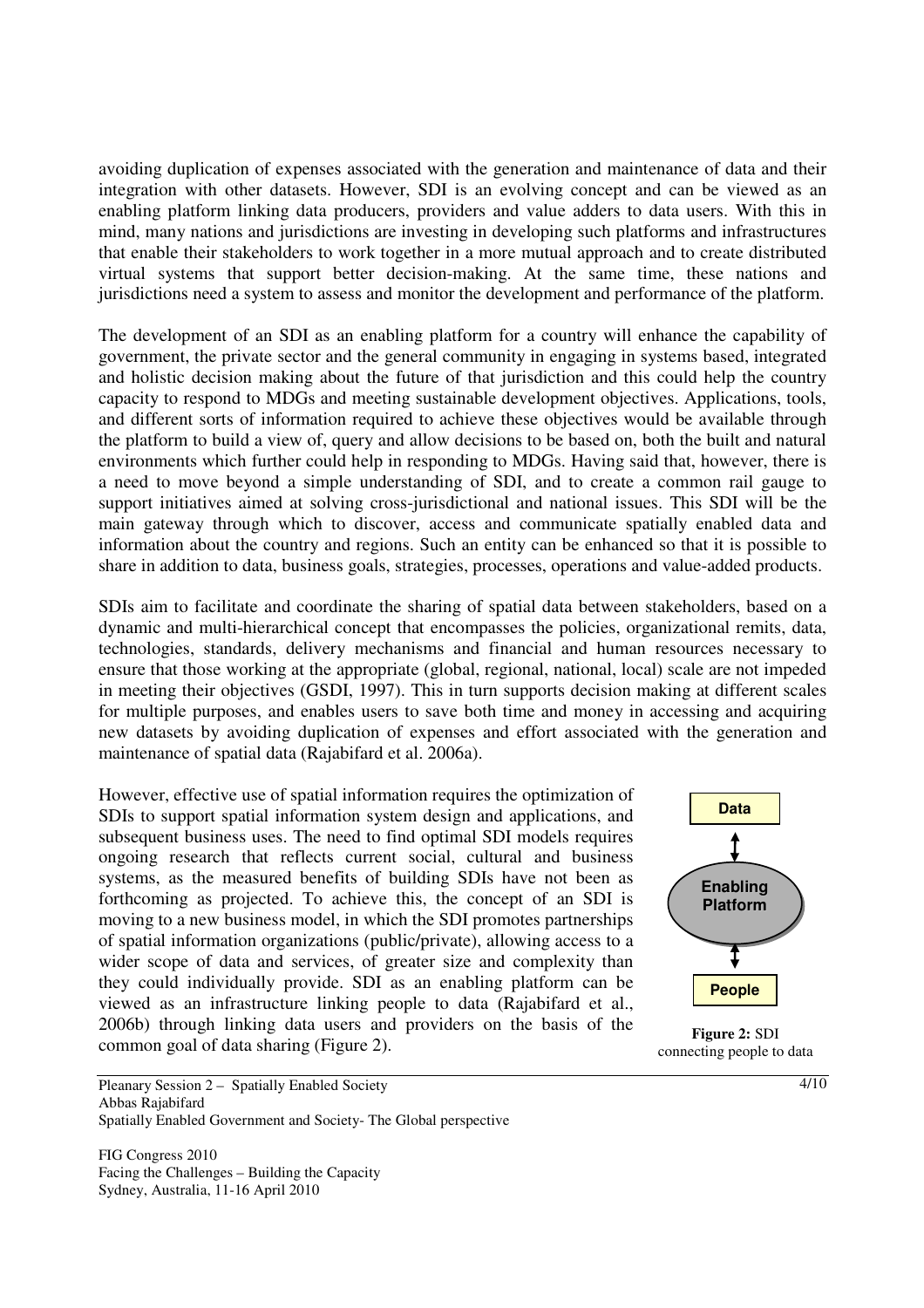In this environment all types of organizations participating (including governments, industries, and academic) can gain access to a wider share of the information market. This is a vision to facilitate the integration of existing government spatial data initiatives for access and delivery of data/information to a wider society and also at a multi-national level collaboration. This integration would be based on common standards and business understanding and combines distributed functions provided by participating organizations to deliver services which structured and managed in such a way that to be seen by third parties as a single enterprise.

The creation of an enabling platform would lower barriers to access and use of spatial data, to both government and the wider community within any jurisdiction, and particularly to the spatial information industry. If barriers are minimised, then entities would be able to pursue their core business objectives with greater efficiency and effectiveness. In particular, industry would be able to reduce their costs, which would encourage investment in capacity for generating and delivering a wider range of spatial information products and services to a wider market. Having said that, in order to develop a successful and functioning platform requires a set of concepts and principles to enable the design of an integration platform that facilitates interoperability and inter-working of functional entities within a heterogeneous environment. Further, these concepts and principles can be used as indicators to assess the performance of SDIs.

### **SPATIALLY ENABLED SOCIETY**

Spatially Enabled Society is a scenario for the future as we are in an increasingly complex and rapidly changing world. Societies can be regarded as spatially enabled 'where location and spatial information are regarded as common goods made available to citizens and businesses to encourage creativity and product development' (Wallace *et al.* 2006).

In this regard, the vast majority of the public are users, either knowingly or unknowingly, of spatial information. With these considerations in mind, the challenges that must be overcome to make existing SDIs more appropriate for spatially enabling government and society (Masser *et al.* 2007). Based on this view, there are four strategic challenges arising (Figure 3).

The first of these is the need for more inclusive models of governance given that SDI formulation and implementation involves a very large number of stakeholders from all levels of government as well as the private sector and academia. The second concerns the promotion of data sharing between different kinds of organization. In some cases this may require new forms of organization to carry out these tasks. The third challenge relates to the establishment of enabling platforms to facilitate access to spatial data and the delivery of data related services. The fourth challenge arises from the changes that are



FIG Congress 2010 Facing the Challenges – Building the Capacity Sydney, Australia, 11-16 April 2010



5/10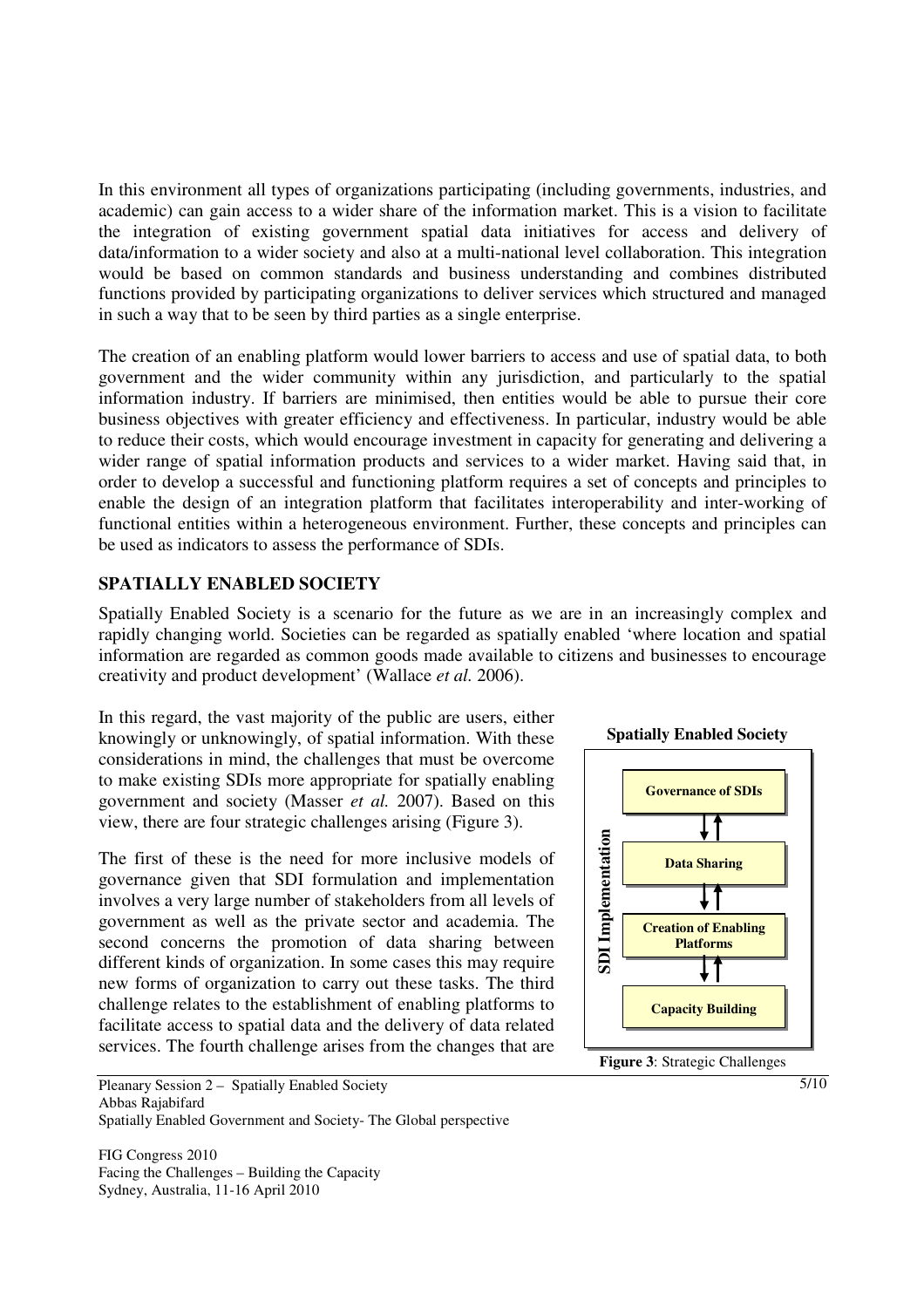taking place in the nature of the users of spatial information in recent years. In place of the spatial professionals who have pioneered these developments an increasing number of end users will need some training in spatial thinking to make them more literate users. Consequently there are a number of new capacity building tasks to be undertaken in order to create a fully spatially enabled government.

Further, a spatial enabled government is one that plans to achieve three broad goals:

- − More effective and more transparent coordination, where voters are able to access the spatial information they require to evaluate the choices made by elected decision makers;
- − The creation of economic wealth through the development of products and services based on spatial information collected by all levels of government; and
- − The maintenance of environmental sustainability through the regular and repeated monitoring of a wide range of spatial indicators distributed throughout the country as a whole.

Realizing this vision of spatially enabled society is dependent on the development of appropriate mechanisms to facilitate the delivery of data and services. These mechanisms should embody the following principles that are the foundation of the INSPIRE initiative (CEC 2004).

- − Collect spatial data once. Maintain at most effective level;
- − Seamlessly combine spatial data from different sources, "mix and match", visualise and share it among many users and applications;
- − Collect spatial data at one level of government and share it with Whole of Government;
- − Make spatial data needed for good governance available without restrictions on use;
- − Identify what spatial data is available, its fitness for purpose and conditions on its use, through effective sorting and data mining.
- − Organise government business processes around "place" information by geocoding of places and features.

#### **Future directions**

In order to facilitate the realization of spatially enabled society and governments, there is a need for a service-oriented infrastructure on which citizens and organizations can rely for the provision of required services, going beyond what has been described as the first and second generation of SDI development of a data discovery and retrieval nature (Rajabifard *et al.* 2003). This includes a focus for spatial information managers on the delivery of a virtual world which facilitates decision making at a community level within a national context. There is also the need to develop institutional practices to make existing and future technology more effective. Research has found that very few jurisdictions have developed a framework for establishing a spatial infrastructure that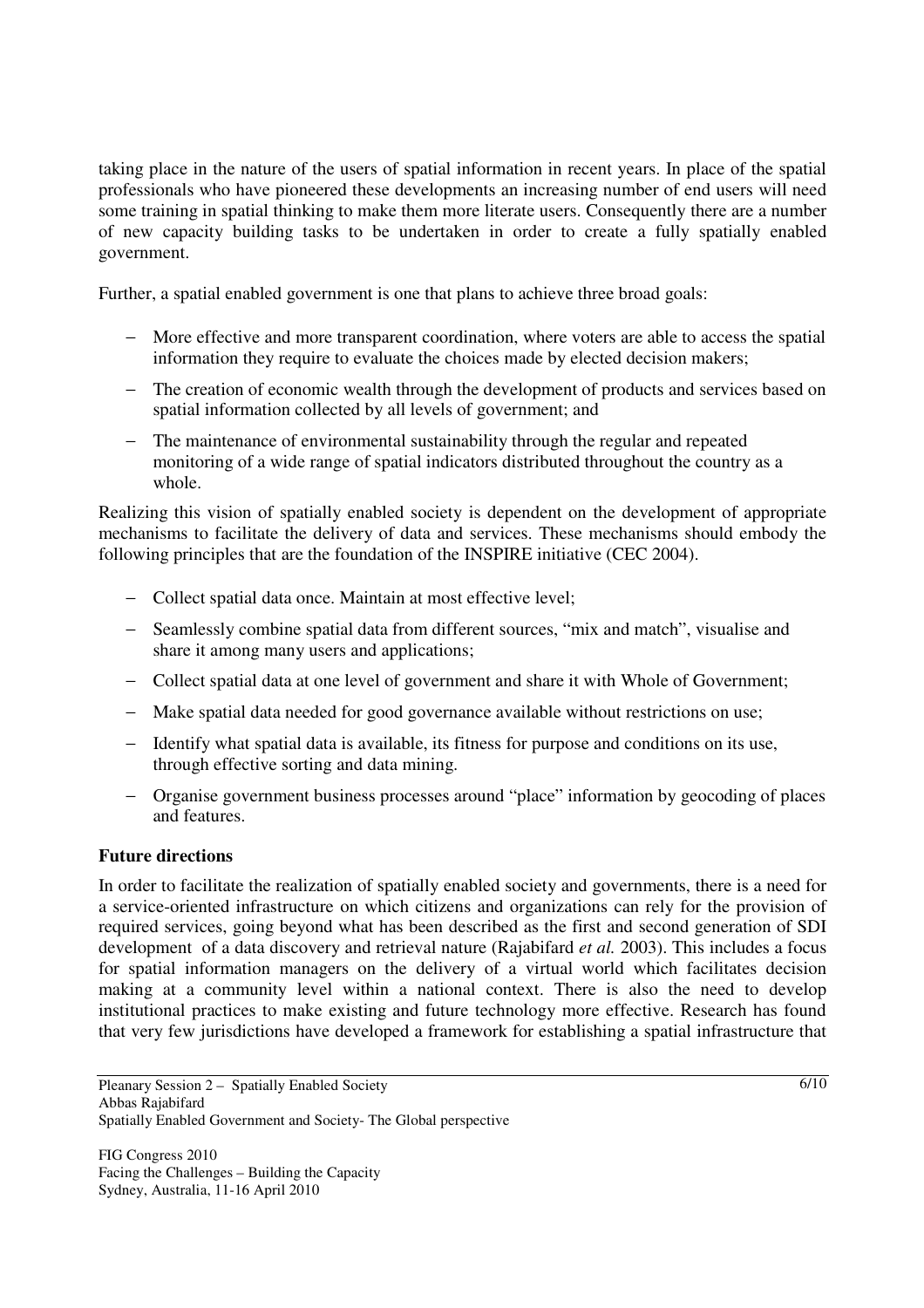addresses comprehensively operational, organizational and legal issues. It is these processes that will enable the infrastructure to be readily useable and available to all stakeholders.

This translates into the future focus for spatial information managers on the delivery of a virtual world which facilitates decision making at a community level within a national context. This requires integration of the natural and built environmental data sets and the need for a spatial data infrastructure that facilitates this integration. The technology exists to create this virtual world but this is not enough in itself without the sustained input from both data producers and users.

The benefits of a virtual world will include the representation of feature-based structures of the world as well as the administration and institutional aspects of such features, enabling both technical and institutional (eg. policies) aspects to be incorporated into decision-making. It is this aspect of research that is often identified as more challenging than complex technical issues. The vision of a virtual world however is overly simplistic and presents many challenges, with one of the major challenges being the creation of an SDI to support the vision. Whilst most SDI authorities will agree that SDIs should be user driven, there is little discussion on the spatial information vision for each country or what sort of ICT enabled society we wish to be. However unless an agreement on a spatial information vision for each country (or jurisdiction) is made, it is almost impossible to create an appropriate SDI vision. Therefore the first challenge is to clearly describe and articulate the type of society an SDI should support. Some other challenging questions for future SDI development are posed by the need for a high level of multilevel stakeholder participation in SDI implementation.

Further, the development of SDI initiatives driven more by sub-national governments differ from the top-down approach that is implied by the development of national led SDIs, implicit in much of the current SDI literature. This new bottom-up sub-national view is important as it highlights the importance of diversity and heterogeneity given the different aspirations of various stakeholders. Consequently, the challenge to those involved in SDI development is to find ways of ensuring some measure of standardization and uniformity while recognising the diversity and heterogeneity of various stakeholders. The use of open standards and an interoperable enabling platform will allow functions and services that meet business needs to be brought together at a sub-national and application level, reducing duplication of effort and furthering the development of a spatially enabled society.

Having said that, the ability to implement spatial enablement, requires a range of activities and processes to be created across all jurisdictional levels (Rajabifard 2007). These include:

- an enabling platform comprising institutional, collaborative framework, governance, legal and technical tools for data sharing as part of ICT, e-government and information sharing strategies;
- − building on NSDI and related initiatives;
- − using geocodes and "place" related information, such as national geocoded street address files;

FIG Congress 2010 Facing the Challenges – Building the Capacity Sydney, Australia, 11-16 April 2010

7/10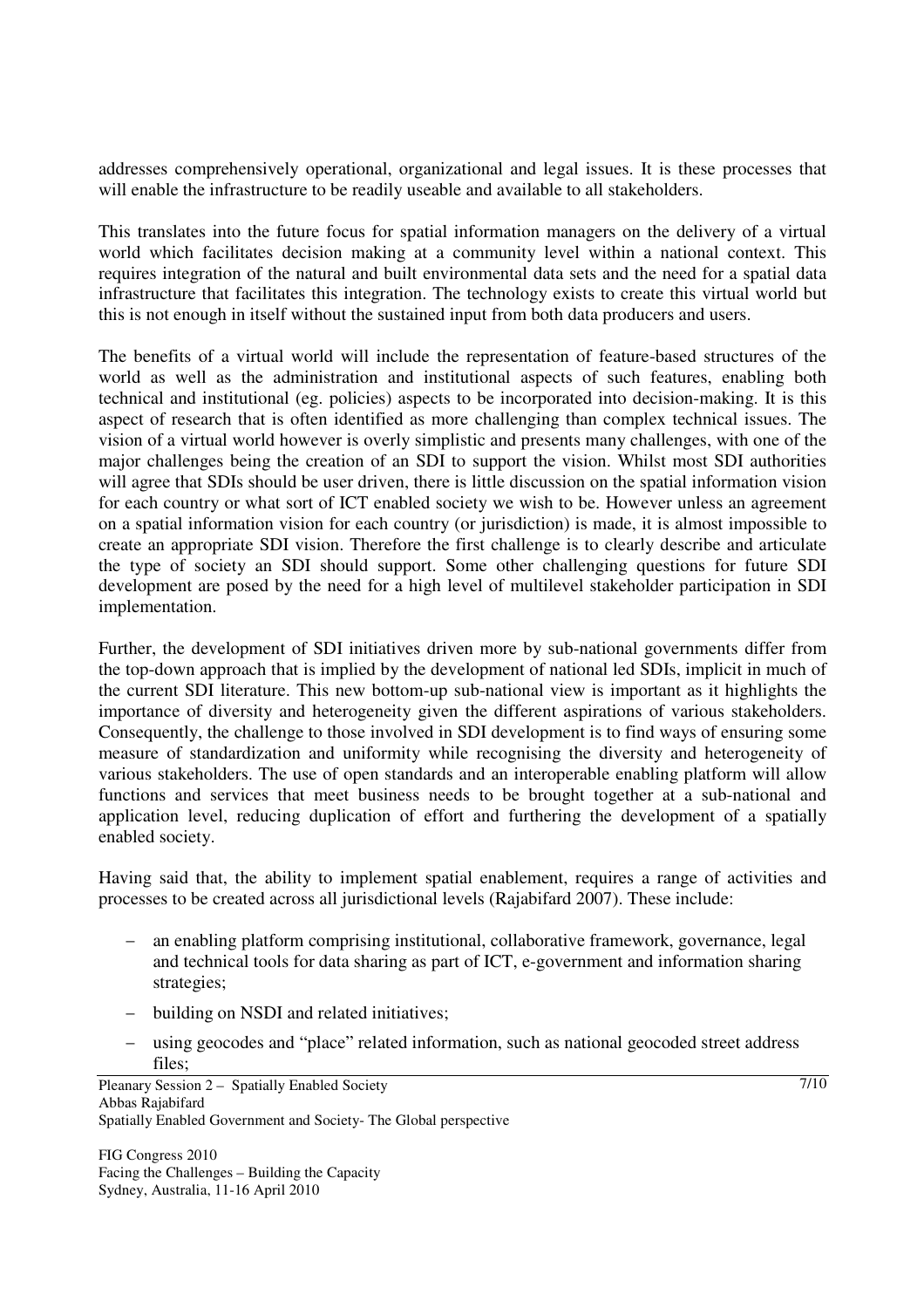- − facilitating the use of legal land parcels and legal property objects to better manage all rights, restrictions and responsibilities relating to land;
- − developing more holistic data models to integrate separate land administration data silos where they exist;
- − maintaining complete and optimally continually updated national cadastral maps of legal parcels, properties and legal objects, as part of the NSDI;
- often re-engineering the institutions of government;
- − increasingly legal frameworks to facilitate integration and management;
- activities on spatial data standards, interoperability and integratability;
- − development of authoritative registers of key spatial information;
- − research and development;
- − growth in capacity at societal, institutional and individual levels.

## **GSDI ASSOCIATION AND VISION OF SPATIALLY ENABLED SOCIETY**

The GSDI Association is a non-profit, inclusive, global organization made up of members from different countries both from emerging and developed nations, major industry and government organizations, and individuals. The organization promotes international cooperation and collaboration in creating local, national and international SDI to assist nations to address social, economic, and environmental issues. The Association promotes the Global SDI to facilitate ready, world wide access to geographic and spatial information to support decision making at all scales for multiple purposes.

The Association plays a critical role in helping to address societal problems through the use of spatial capacity. GSDI Association has come along way since the GSDI initiative began in 1996 and the Association came into existence in 2002. However, the scope of the Association has broadened considerably in this relatively short time. This reflects the expanding uses to which spatial capacity is now able to be deployed, the increasing diversity of organizations and skills now using this capacity, and the corresponding expansion in demands of Association members.

The essence of what the Association does is help to create an enabling environment that enhances outcomes in societies, economies and the global environment. The betterment of societies through spatial enablement is one of the goals of this association. Spatial enablement will assist both developed and developing countries to pursue sustainable development objectives and MDGs and it will ensure better productivity and efficiency. Therefore, GSDI Association considered "*Realizing Spatially Enabled Societies*" as a theme for the Association in the next period and the GSDI-12 world conference in Singapore in October 2010.

Pleanary Session 2 – Spatially Enabled Society Abbas Rajabifard Spatially Enabled Government and Society- The Global perspective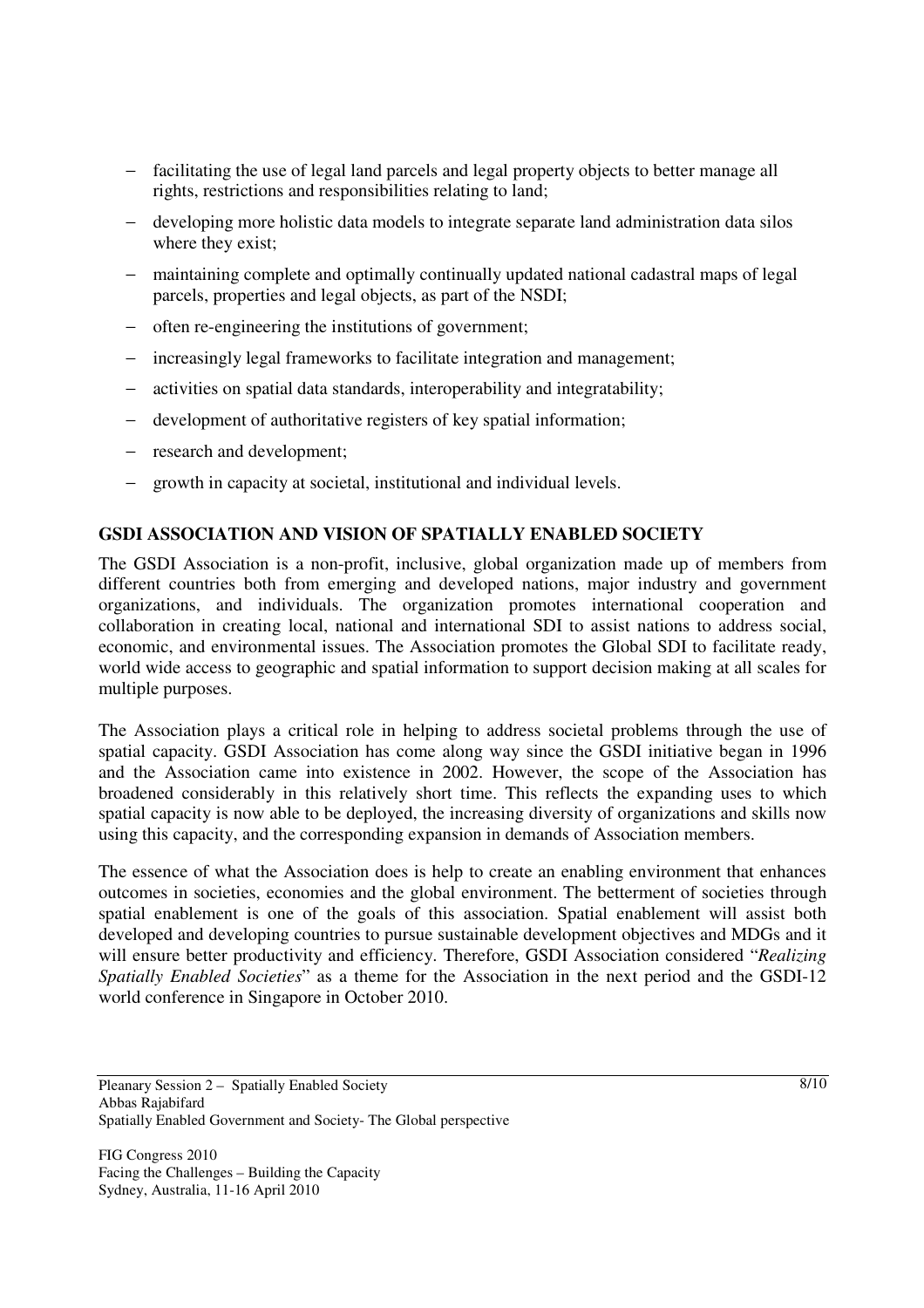### **CONCLUSIONS**

Responding to millennium development goals and meeting sustainable development objectives we need to develop can be achieved through the development of products and services based on spatial information collected by all levels of governments and these objectives can be facilitated through the development of a spatially enabled government and society. The development of a spatially enabled government and society is ongoing and multi-disciplinary; achieving it will draw on a wide range of experiences and disciplines from surveying and mapping, land administration, GIS, information and communications technology, computer science, legal and public administration and many more. This paper has addressed four strategic challenges that need to be considered when implementing SDIs to spatially enable society.

The first of these indicates the need for new and more inclusive models of governance to enable the very large number of stakeholders from all levels of government as well as the private sector and academia to participate in the management of the processes of SDI implementation. The second challenge considered the strategic questions associated with data sharing between different kinds of organization. The third challenge relates to the establishment of enabling platforms to facilitate access to spatial data and the delivery of data related services. It can be viewed as an infrastructure linking people to data through linking data users and providers on the basis of the common goal of data sharing. Further, this infrastructure would be a vehicle from which both textual and spatial data are utilized to form a range of supported functions for those within the industry as well as nonspatial and non-technical user groups. The fourth challenge related to the capacity building issue which tasks to be undertaken in order to create a fully spatially enabled society. Further, the ability to implement spatial enablement, requires a range of activities and processes to be created across all jurisdictional levels.

### **REFERENCES**

- Commission of the European Communities, (CEC), (2004), Proposal for a Directive of the European Parliament and the Council establishing an infrastructure for spatial information in the Community (INSPIRE), COM (2004) 516 final, Brussels: Commission of the European Communities.
- GSDI, (1997), Global Spatial Data Infrastructure conference findings and resolutions, Chapel Hill, North Carolina (http://www.gsdi.org/docs1997/97\_gsdi97r.html)
- Masser, I. (2005), GIS worlds: creating spatial data infrastructures, Redlands CA ESRI Press.
- Masser, I., Rajabifard, A., and Williamson, I.P. (2007), 'Spatially Enabling Governments through SDI implementation', International Journal of GIS, Vol. 21, July, 1-16.
- Rajabifard, A. (Eds), 2007, 'Towards a Spatially Enabled Society' ISBN 978-0-7325-1620-8, The University of Melbourne. 400 pp.
- Rajabifard, A., Binns, A., Masser, I., and Williamson, I.P. (2006a), 'The Role of Sub-national Government and the Private Sector in Future SDIs', Vol 20, No 7, International Journal of GIS, 727-741.

Pleanary Session 2 – Spatially Enabled Society Abbas Rajabifard Spatially Enabled Government and Society- The Global perspective